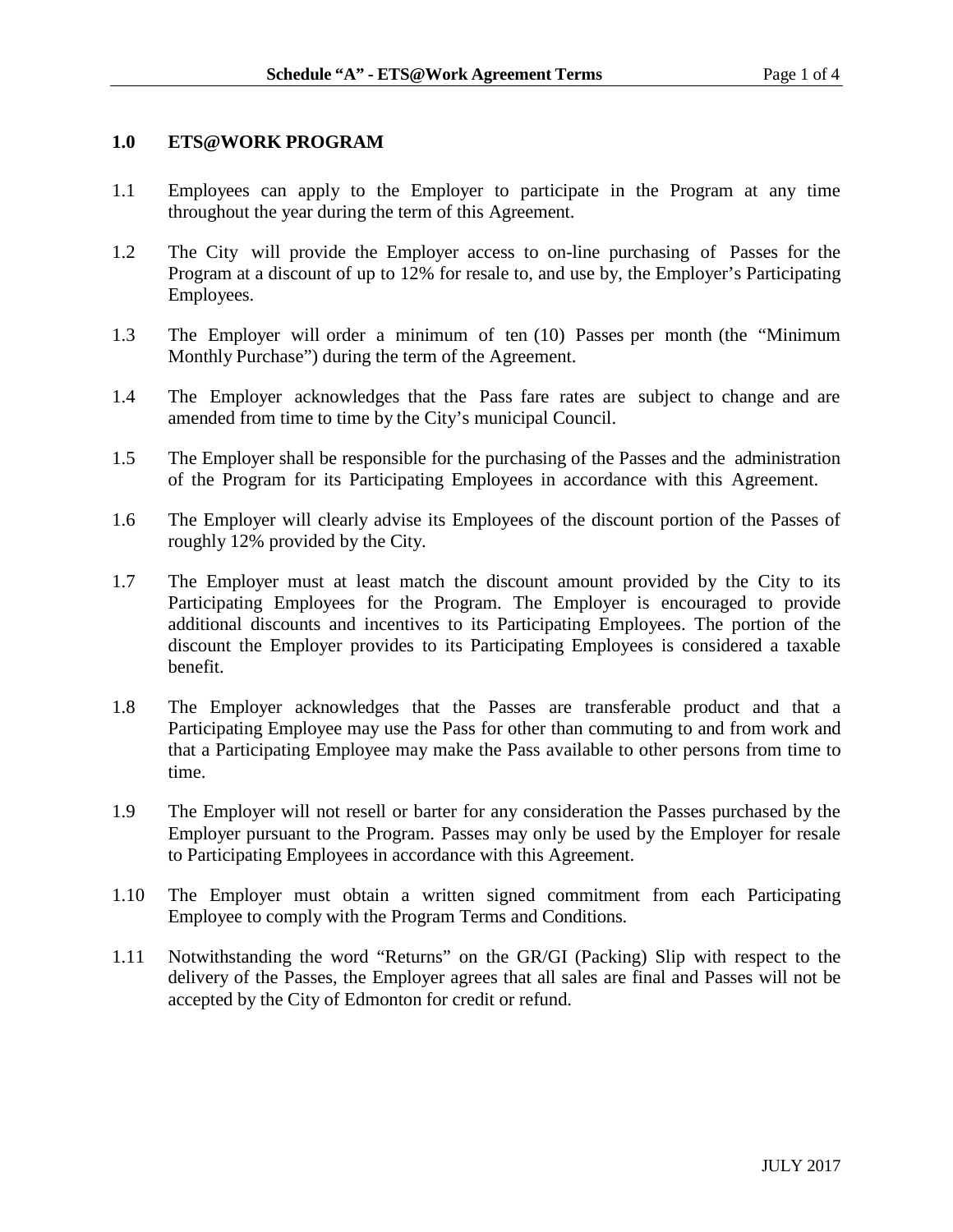# **2.0 MARKETING AND EMPLOYEE SURVEYS**

- 2.1 The Employer will make reasonable efforts to market, and support ETS marketing, to promote the Program to Employees.
- 2.2 The Employer will obtain all necessary written permissions and consents from Employees for the gathering of information in accordance with all applicable laws, including but not limited to, the Freedom of Information and Protection of Privacy Act, R.S.A. 2000 c. F- 25.
- 2.3 The Employer will assist the City, as required with annual surveys of Employees regarding their transportation needs and behaviours, and to facilitate the distribution and gathering of such survey data in regard to the Program.
- 2.4 The Employer will provide the City with a completed Schedule "C" ETS@Work New Member Employee Survey for each Participating Employee when each Employee enrolls in the Program.
- 2.5 The Employer agrees to retain and disclose to the City, for purposes reasonably related to the implementation and administration of the Program, such personal information in regard to its Participating Employees as has been authorized by them to be retained and disclosed under the terms of the Program.

# **3.0 TERMINATION AND SUSPENSION**

- 3.1 If the Employer does not make the Minimum Monthly Purchase for any two months within a six month period, the City may suspend the Program with the Employer until the required Minimum Monthly Purchase can be reasonably maintained. If the Employer's Participating Employees are on leave for reasons prescribed in Article 3.3 of Schedule "B" – ETS@Work Employee Terms and Conditions, such that the Employer cannot make the Minimum Monthly Purchase, the Employer will be exempted from the Minimum Monthly Purchase for that month.
- 3.2 Either the City or the Employer may terminate this Agreement by providing written notice to the other party at least ninety (90) days in advance of the date of termination.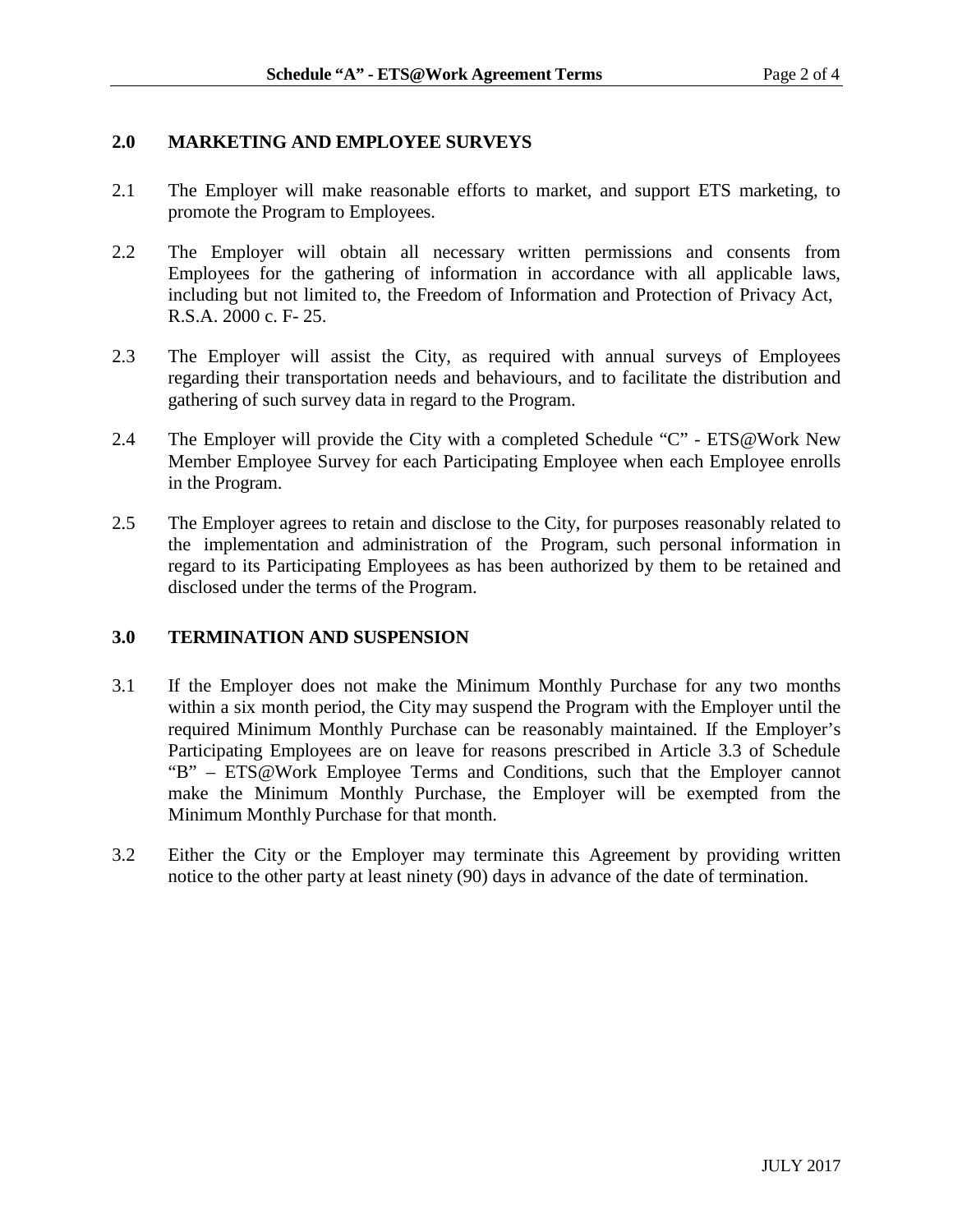# **4.0 PROGRAM ADMINISTRATION**

- 4.1 The Employer will assign a Program Coordinator (the "Coordinator") to order Passes by following on-line ordering dates, procedures and requirements as directed by the City, and to administer the Program in accordance with this Agreement.
- 4.2 The Coordinator or their designate, as determined from time to time, will be the primary contact for The ETS Customer Programs Coordinator of the City.
- 4.3 If the Employer or any related companies have agreements under the ETS Retail Outlet Program, the Coordinator and any persons related to the purchasing or administration of the Program must be separate from any employee(s) administering or involved with the ETS Retail Outlet program;
- 4.4 The Employer will make reasonable efforts to monitor that Passes are being primarily used by their Participating Employees for commuting for work purposes.
- 4.5 The Employer will report any contravention of the Program Terms and Conditions to the City and immediately terminate from the Program any Participating Employees found in contravention.
- 4.6 Payment for Passes must be by credit card (MasterCard, Visa or American Express).
- 4.7 All costs incurred by the Employer in delivering the Program to Employees will be at the Employer's sole expense. Without limiting the generality of the foregoing, the City will not be responsible for any costs associated with the Employer's marketing, on-line ordering or administration of the Program.
- 4.8 Passes must be ordered on or before the  $20<sup>th</sup>$  day of each month in order to guarantee delivery of the Passes prior to the first day of the following month.

# **5.0 CITY'S LIMITATION OF LIABILITY**

- 5.1 The Employer agrees to indemnify and hold the City harmless for any claims arising out of the Employer's provision of the Program to its Employees, including without limitation, any claims arising from the Employer's failure to comply with the requirements of this Agreement.
- 5.2 The City is not responsible for lost, stolen or confiscated Passes in the possession of the Employer or its Employees and the City will have no obligation to replace any such lost, stolen or confiscated Passes.
- 5.3 The City will not be responsible for the collection of Passes from Employees or past Employees on behalf of the Employer for any reason.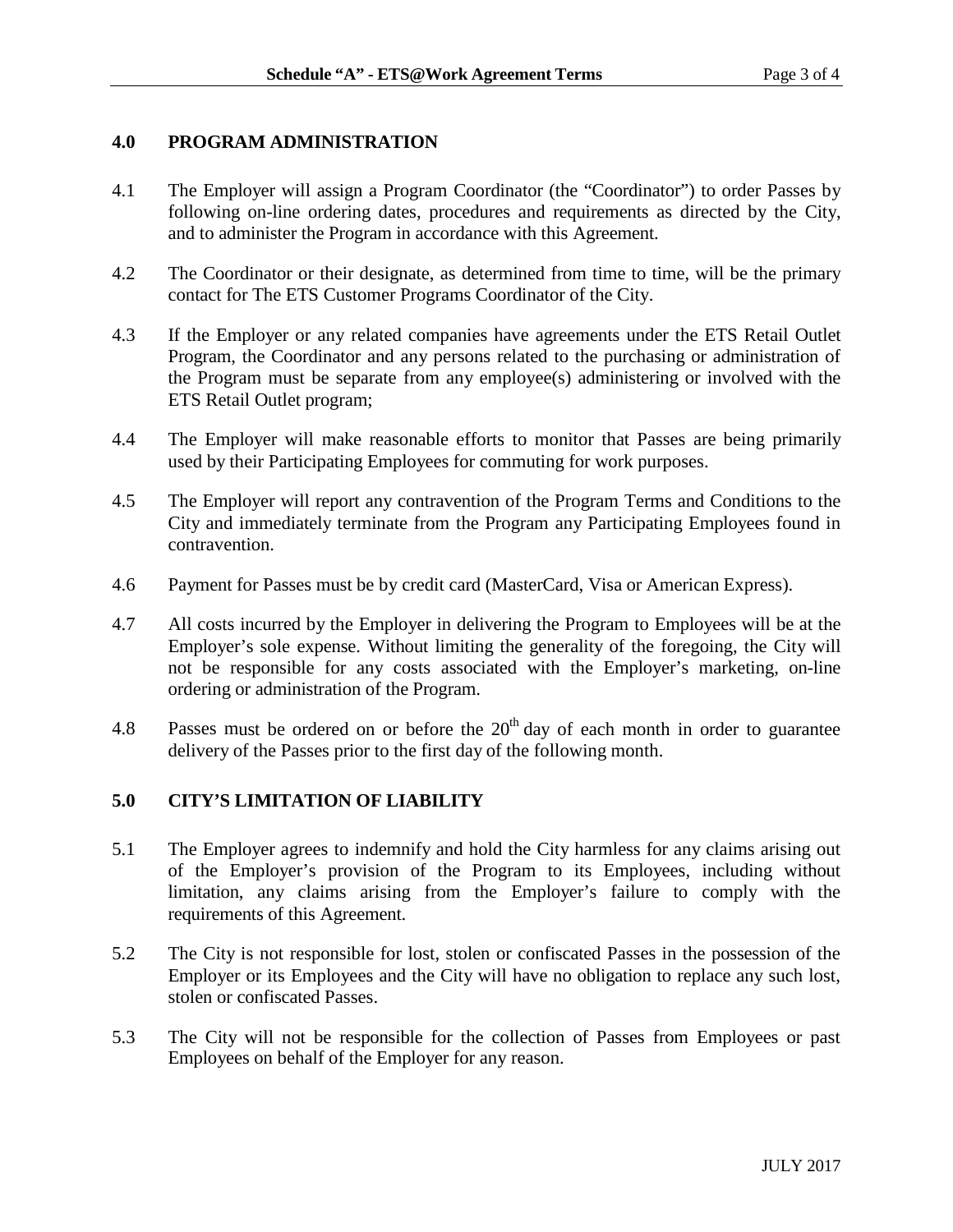## **6.0 NOTICES**

- 6.1 Any notices required or permitted to be given under this Agreement shall be given in writing and shall be hand delivered, faxed, mailed by registered mail, or mailed by regular mail:
	- a) in the case of the City, to:

Edmonton Transit Service ETS Customer Programs 15th Floor, 10111 - 104 Avenue Edmonton, AB T5J 0J4

b) in the case of the Employer, to the address noted in the Agreement Form.

## **7.0 GENERAL**

- 7.1 Words in the singular include the plural, and words in the plural include the singular where the context so requires.
- 7.2 The insertion of headings is for convenience of reference only and shall not be construed so as to affect the interpretation or construction of this Agreement.
- 7.3 This Agreement shall be construed and governed by the laws of the Province of Alberta and the applicable federal laws of Canada.
- 7.4 These ETS@Work Agreement Terms and the ETS@Work New Member Employee Survey may be amended by the City at any time without notice to the Employer. All such amendments will be posted on the City of Edmonton website at [www.takeETS.com](http://www.takeets.com/) and the Employer shall be responsible for monitoring the web site on a regular basis. Unless stated otherwise in the posted document(s), any amendments shall take effect immediately upon their posting to the City of Edmonton website and the Employer shall comply with such amendments.
- 7.5 This Agreement may not be assigned without the prior written consent of the City which consent may be withheld in the absolute discretion of the City.
- 7.6 This Agreement shall ensure to the benefit of and be binding on the respective successors and permitted assigns of the Parties.
- 7.7 This Agreement constitutes the entire agreement between the Parties pertaining to the subject matter herein and supersedes all prior and contemporaneous agreements, understandings, negotiations and discussions, whether oral or written.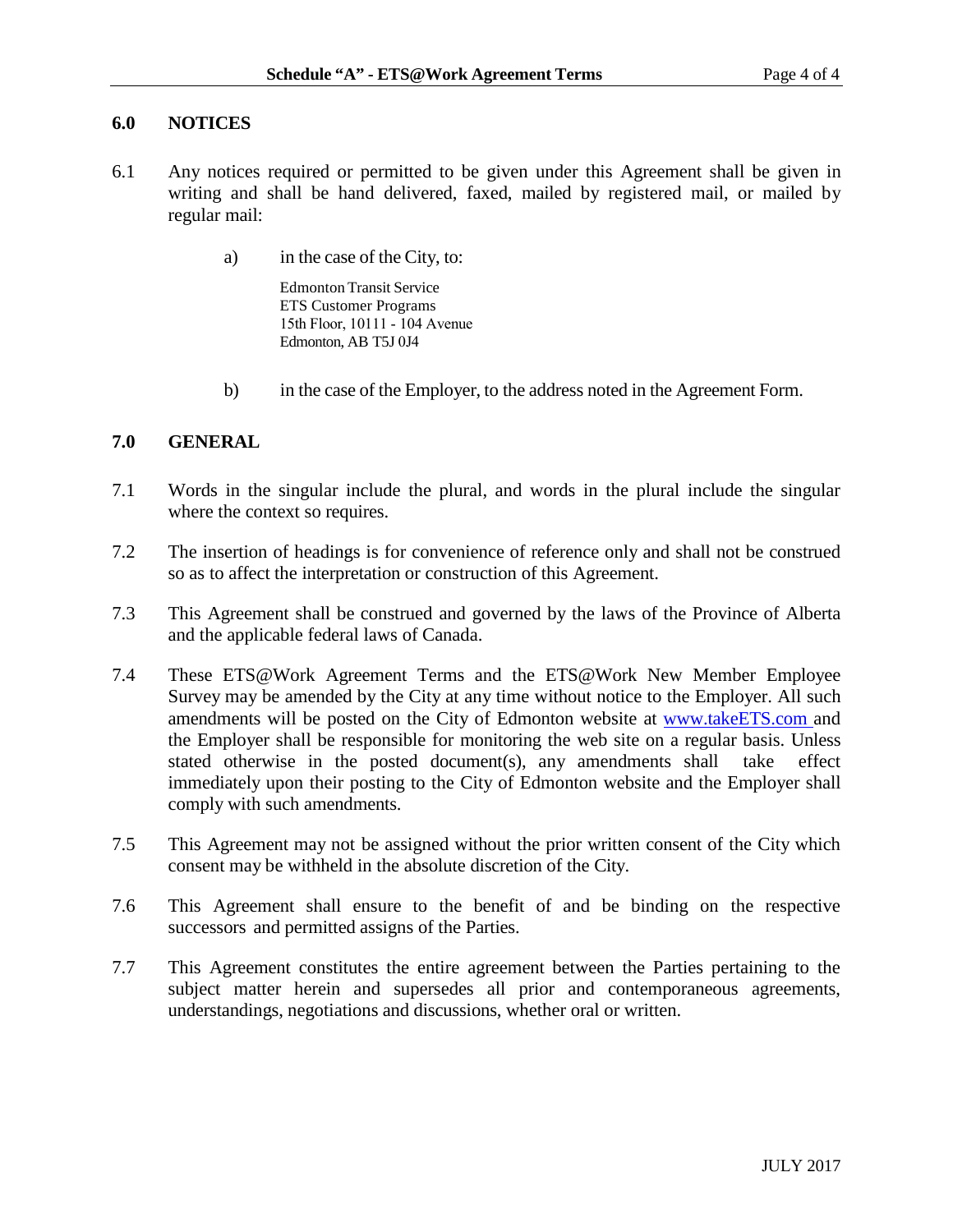# **1.0 DEFINITIONS**

- 1.1 For these Program Terms and Conditions:
	- a) "Employee" means all employees or specified staff under the Employer's payroll system as determined by the Employer and the City.
	- b) "Participating Employees" are Employees who have agreed to the Program Terms and Conditions and have been approved by the Employer to participate in the Program;
	- c) "Program" means the ETS@Work Program;
	- d) "Pass" means an ETS Adult Monthly Pass or DATS Adult Monthly Pass;
	- e) "Program Terms and Conditions" means the terms and conditions outlined in this Schedule "B" ETS@Work Terms and Conditions;
	- f) "ETS" means Edmonton Transit Service, a municipal transit service owned and operated by the City of Edmonton; and
	- g) "Employer" means the employer who administers the payroll system for the Employee.

# **2.0 ETS@WORK PROGRAM**

- 2.1 The Employee agrees to purchase one Pass each month at the ETS discount of up to 12% off the regular Pass fare plus the applicable Employer's discount which must at least match the City's discount amount. The Employee acknowledges that the Employer's portion of the total discount is a taxable benefit.
- 2.2 The Participating Employee agrees that they cannot and will not give away, resell or barter the Passes for any consideration or purposes other than for the primary use by the Employee.
- 2.3 The Employee agrees to payroll deductions for a minimum of 6 consecutive months and acknowledges that the Employee cannot exit the Program prior to the completion of the 6 consecutive months. The Employee agrees that they will continue as a Participating Employee in the Program until proper notice is provided by the Employee to exit the Program.
- 2.4 The Participating Employee acknowledges that if the Employer cannot obtain and maintain the minimum number of 10 Participating Employees as required by ETS, the Program may be suspended by ETS until the minimum number can be attained and maintained by the Employer.
- 2.5 The Participating Employee acknowledges that the ETS may terminate the Program at any time.
- 2.6 The Employee acknowledges that the Pass fare rates may change from time to time as determined by City's municipal Council.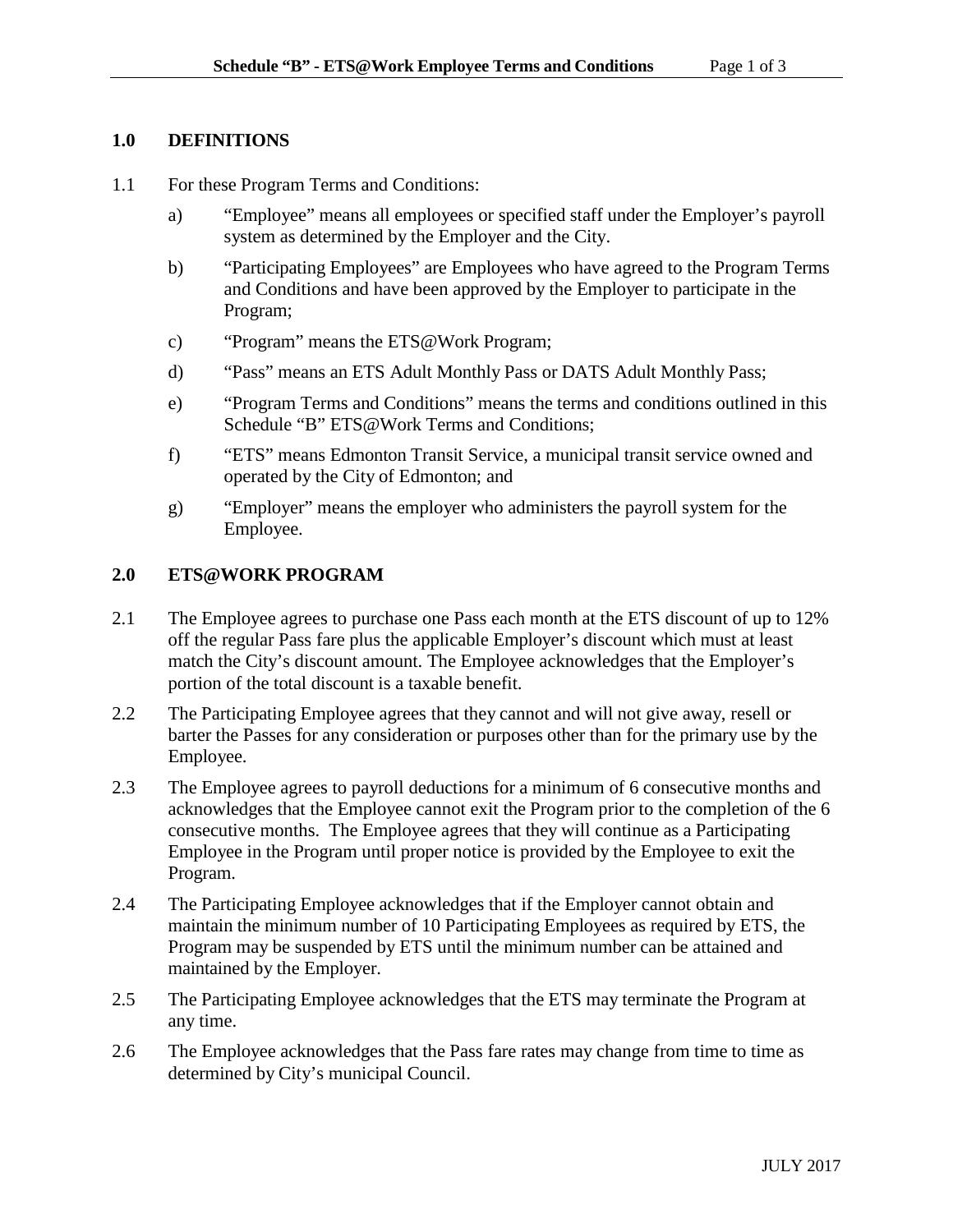## **3.0 EXIT AND LEAVE FROM THE PROGRAM**

- 3.1 The Participating Employee can exit the program no earlier than their 6th month anniversary date by providing written notice to the Employer at least one month in advance of the date of exit from the Program.
- 3.2 If the Participating Employee exits the Program and wishes to participate in the Program again, the Employee must re-apply and commit to the minimum required 6 consecutive months. Repeated re-applications may not fulfill the spirit and intent of the Program and such application could be denied.
- 3.3 The Participating Employee may obtain a leave from the Program for reasons resulting from a change in location of employment or Employee's residence, maternity/paternity leave, short term or long term illness, WCB disability, or Employer authorized education or extended leave. Any such leave must be approved by the Employer and such leave will exempt the Participating Employee from the minimum required 6 consecutive month participation in the Program.
- 3.4 Employee holidays are not a valid reason for temporary leave from the Program.

# **4.0 LOST, STOLEN OR CONFISCATED PASSES**

- 4.1 The City will not be liable to replace or reimburse any lost, stolen or confiscated passes purchased by the Participating Employee.
- 4.2 If a Pass has been damaged, the Participating Employee may obtain a replacement for the damaged Pass if the remnants of the damaged Pass are identifiable as a valid Pass. The Employee must go to The Edmonton Service Centre in Edmonton Tower on the Second Floor to exchange a damaged Pass.

# **5.0 ETS PASSENGER CONDUCT**

5.1 The Participating Employee acknowledges that all users of Passes and ETS services will be subject to the City of Edmonton Conduct of Transit Passengers Bylaw No.8353.

# **6.0 AGREEMENT TO PROGRAM TERMS AND CONDITIONS**

- 6.1 By submitting an application to participate in the Program, the Employee acknowledges that he/she has read and agrees to comply with the Program Terms and Conditions.
- 6.2 By submitting an application to participate in the Program, the Employee acknowledges that he/she agrees to participate in program surveys by the City and the Employer. The Employee agrees to allow his/her personal information to be collected and made available to the City under authority of Section 33[c] of the Freedom of Information and Protection of Privacy Act which will be used solely to administer and evaluate the program. This information is protected by the privacy provisions of the Freedom of Information and Protection of Privacy Act.
- 6.3 These program terms and conditions may be amended by the City at any time without notice to the Employee or the Employer. All such amendments will be posted on the City of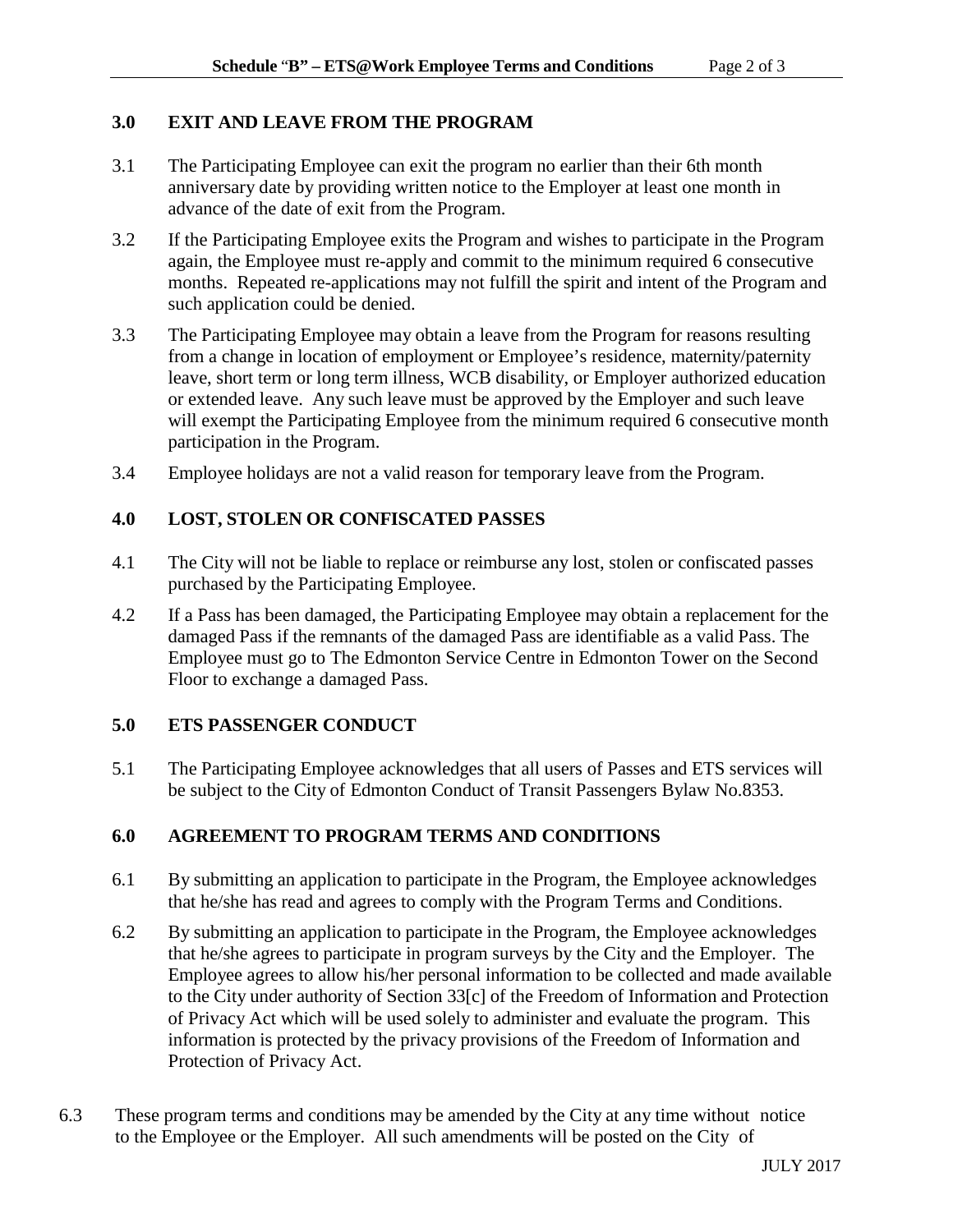Edmonton website at: [www.takeETS.com](http://www.takeets.com/) and the employee shall be responsible for monitoring the website on a regular basis. Unless stated otherwise in the posted documents, any amendments shall take effect immediately on their posting to the City of Edmonton website and the Employee will comply with such amendments.